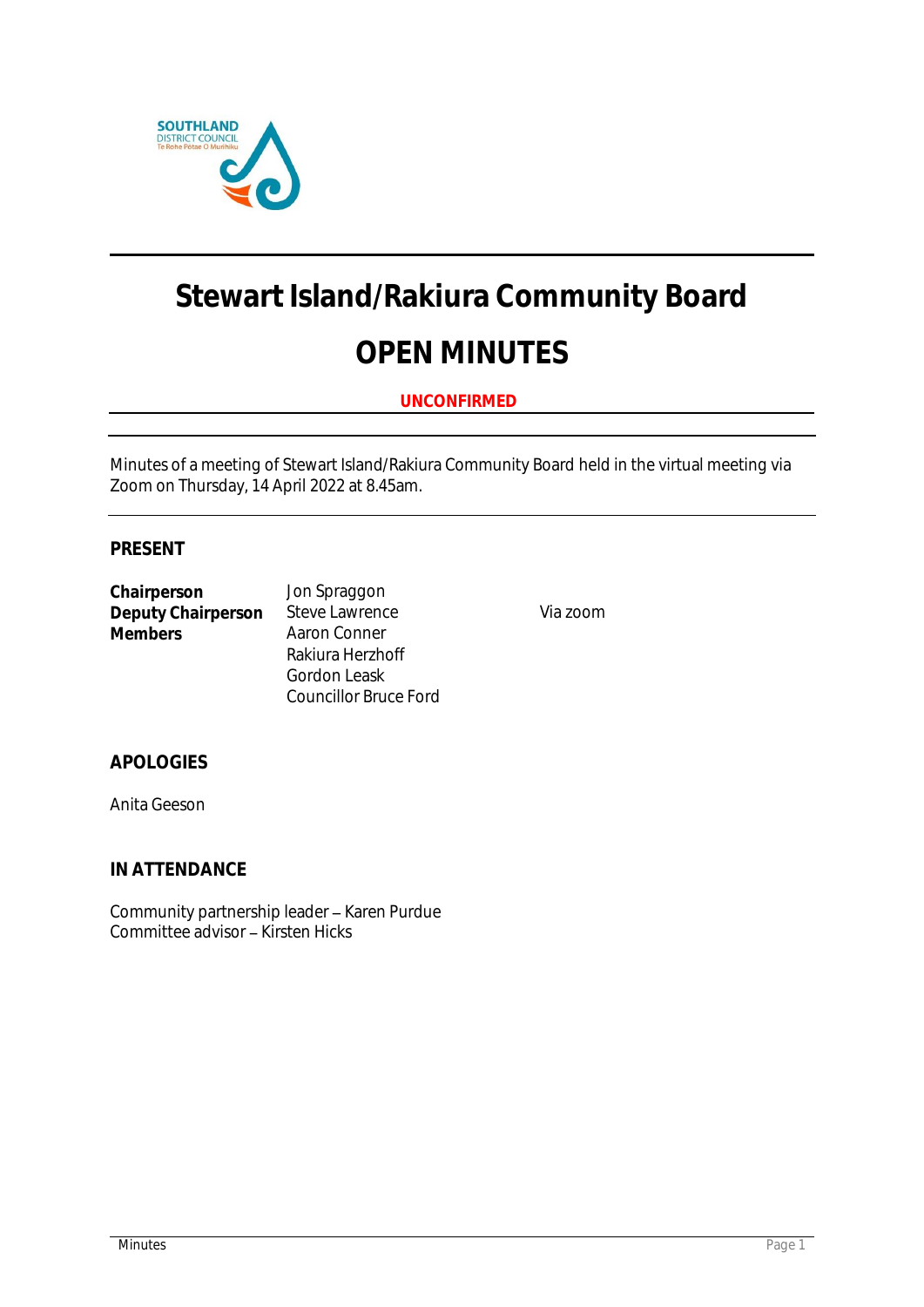

#### **1 Apologies**

An apology for absence was received from Anita Geeson. Moved Councillor Bruce Ford, seconded Gordon Leask **and resolved That the Stewart Island/Rakiura Community Board accepts the apology for nonattendance from Anita Geeson.**

**2 Leave of absence** 

Rakiura Herzhoff - June - August 2022 Aaron Conner - May 2022

**3 Conflict of interest**

7.6 Project scope confirmation – Rakiura Herzhoff declared an interest, and abstained from discussions and resolutions relating to Golden Bay, Little Glory and Fred's Camp.

**4 Public forum**

Simon Moir addressed the board regarding litter traps

**5 Extraordinary/urgent items**

There were no extraordinary/urgent items.

**6 Confirmation of minutes**

**Resolution**

Moved Rakiura Herzhoff, seconded Aaron Conner **and resolved**

**That the Stewart Island/Rakiura Community Board confirms the minutes of the meeting held on 17 March 2022 as a true and correct record of that meeting.**

#### **Reports**

**7.1 Community update**

**Record No: R/22/3/12242**

- Constable Stu Newton (New Zealand Police)
- Ren Leppens (Department of Conservation)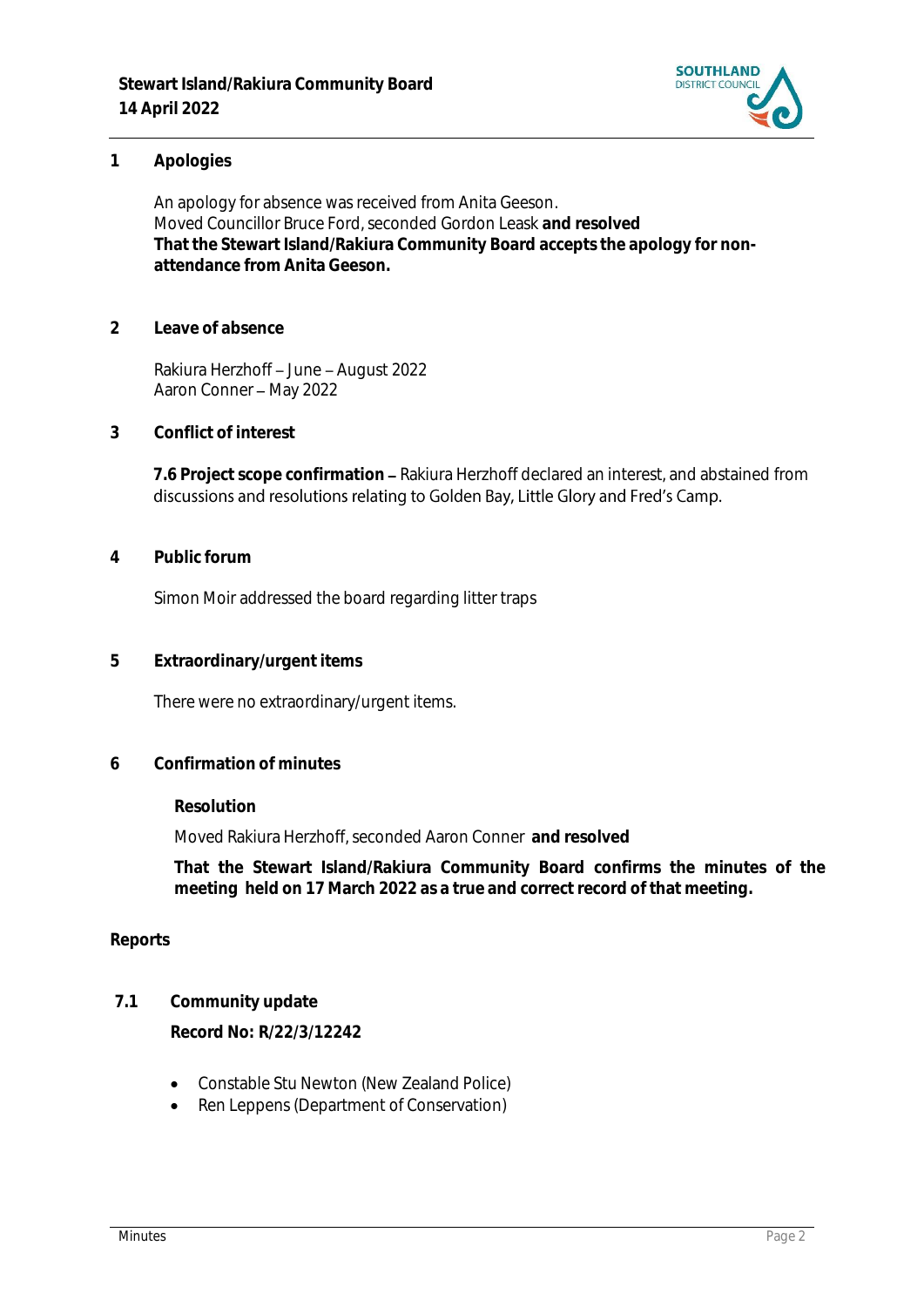

#### **Resolution**

Moved Cr Bruce Ford, seconded Deputy chairperson Steve Lawrence **and resolved That the Stewart Island/Rakiura Community Board:**

- **a) Acknowledges the attendance of representatives from community agencies**
- **7.2 Community leadership report Record No: R/22/3/12490**

Community partnership leader Karen Purdue was in attendance for this item **Resolution** Moved Gordon Leask, seconded Aaron Conner **and resolved That the Stewart Island/Rakiura Community Board:**

- a) **receives the report titled "Community leadership report" dated 5 April 2022.**
- **7.3 Operational report for Stewart Island/Rakiura Community Board Record No: R/22/2/5422**

Community partnership leader Karen Purdue was in attendance for this item **Resolution**

Moved Gordon Leask, seconded Aaron Conner **and resolved**

**That the Stewart Island/Rakiura Community Board:**

- Receives the report titled "Operational report for Stewart Island/Rakiura **a) Community Board " dated 1 April 2022.**
- **7.4 Council report**

**Record No: R/22/3/12049**

Councillor Bruce Ford was in attendance for this item **Resolution** Moved Councillor Bruce Ford, seconded Rakiura Herzhoff **and resolved That the Stewart Island/Rakiura Community Board:**

#### Receives the report titles "Council report" dated 5 April 2022. **a)**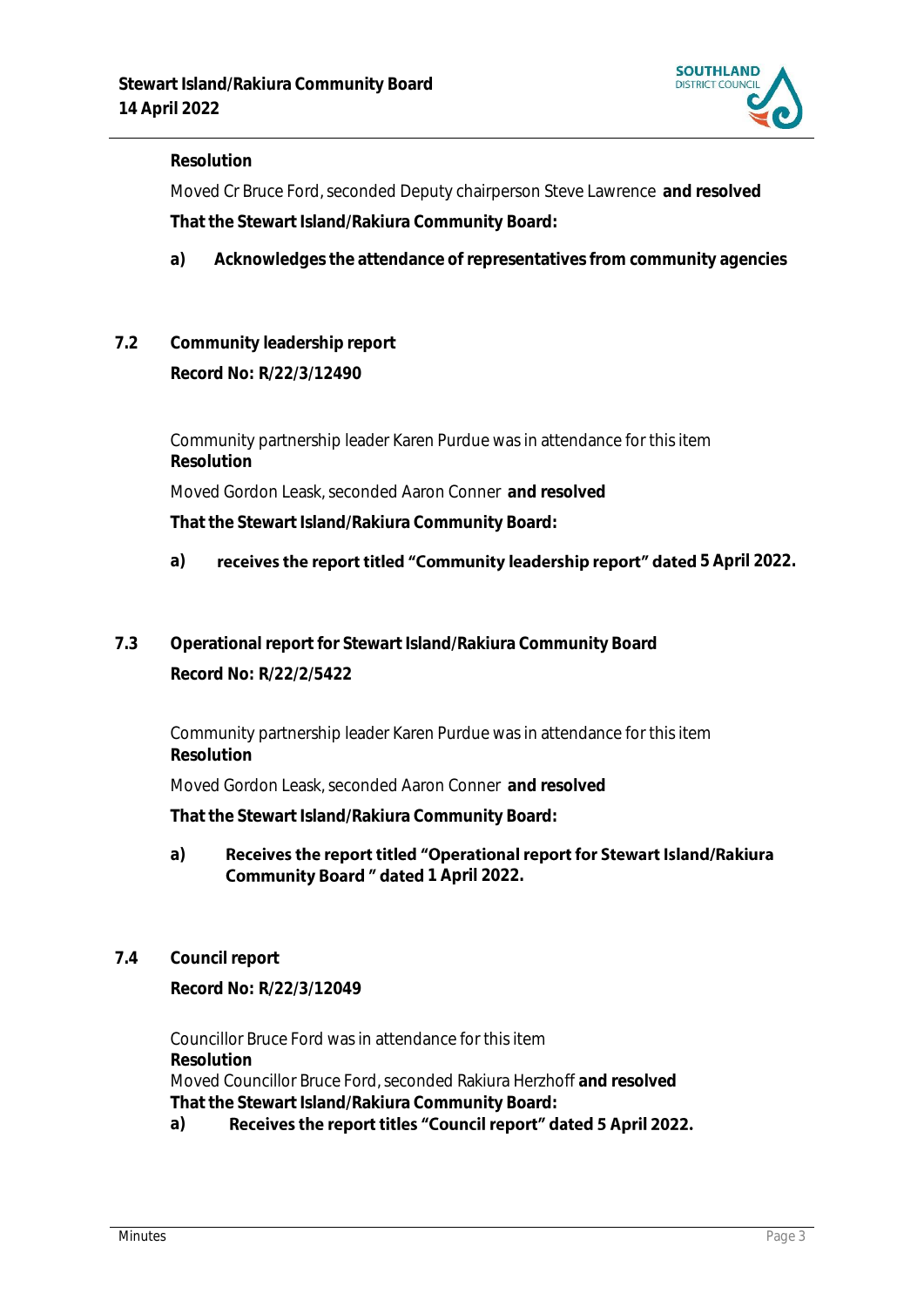

**7.5 Chairperson's report**

**Record No: R/22/3/12247**

Chairperson Jon Spraggon was in attendance for this report **Resolution**

Moved Chairperson Jon Spraggon, seconded Aaron Conner **and resolved**

**That the Stewart Island/Rakiura Community Board:**

### a) **receives the report titled "Chairperson's report" dated** 5 April 2022.

**7.6 Project scope confirmation - 2022/2023 locally funded projects Record No: R/22/2/6277**

Mark Day (Community facilities manager) was in attendance for this report

Rakiura Herzhoff declared an interest, and abstained from discussions and resolutions relating to Golden Bay, Little Glory and Fred's Camp.

#### **Resolution**

Moved Cr Ford, seconded Gordon Leask and resolved recommendations a) – c), with **changes to d) (as indicated with a strikethrough)and a new e) (as indicated)**

**That the Stewart Island/Rakiura Community Board:**

- a) **Receives the report titled "Project scope confirmation 2022/2023 locally** funded projects" dated 24 March 2022.
- **b) Determines that this matter or decision be recognised as not significant in terms of section 76 of the Local Government Act 2002.**
- **c) Determines that it has complied with the decision-making provisions of the Local Government Act 2002 to the extent necessary in relation to this decision; and in accordance with section 79 of the act determines that it does not require further information, further assessment of options or further analysis of costs and benefits or advantages and disadvantages prior to making a decision on this matter.**
- **d) Agrees to approve the scope of the projects identified (as indicated below) with the details defined in attachments to the staff report:**
	- Stewart Island Golden Bay wharf renewal code P-10671
	- **Stewart Island Little Glory wharf maintenance code P-10672**
	- Stewart Island Fred's Camp wharf maintenance code P-10673
	- **Stewart Island Main wharf infill investigation project code P-10855.**
- e) Requests a new scope be circulated for the Stewart Island Main wharf infill